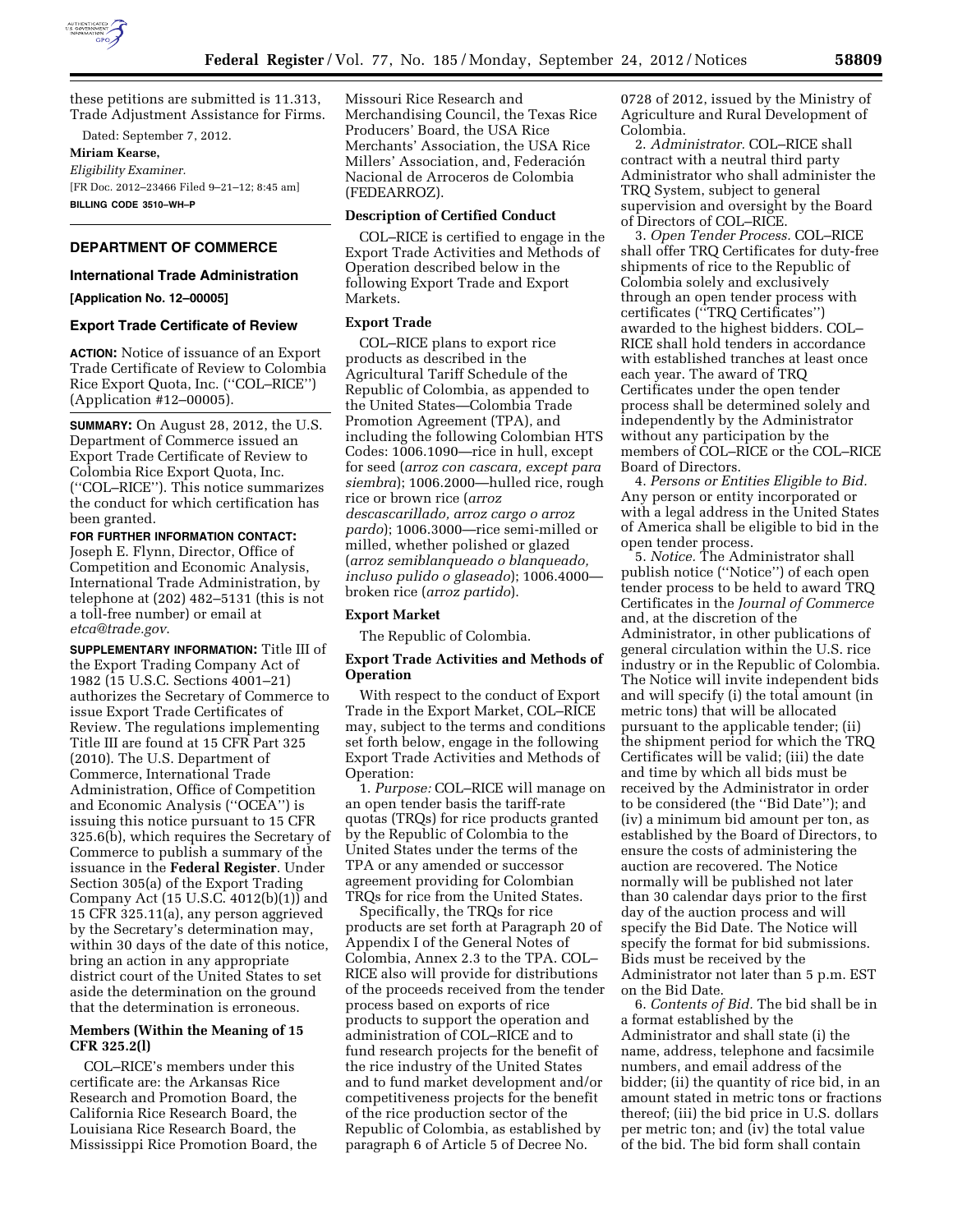a provision that must be signed by the bidder, agreeing that (i) any dispute that may arise relating to the bidding process or to the award of TRQ Certificates shall be settled by arbitration administered by the American Arbitration Association in accordance with its Commercial Arbitration Rules; and (ii) judgment on any award rendered by the arbitrator may be entered in any court having jurisdiction thereof.

7. *Performance Security.* The bidder shall submit with each bid a performance bond, irrevocable letter of credit drawn on a U.S. bank, cashier's check, wire transfer or equivalent security, in a form approved and for the benefit of an account designated by the Administrator, in the amount of \$50,000 or the total value of the bid, whichever is less. The bidder shall forfeit such performance security if the bidder fails to pay for any TRQ Certificates awarded within five (5) business days of being notified of a TRQ award. The bidder may choose to apply the performance security to the price of any successful bid. Promptly after the close of the open tender process, the Administrator shall return any unused or non-forfeited security to the bidder.

8. *Confidentiality of Bids.* The Administrator shall treat all bids and their contents as confidential. The Administrator shall disclose information about bids only to another neutral third party, or authorized government official of the United States or of the Republic of Colombia and only as necessary to ensure the effective operation of the TRQ System or where required by law. However, after the issuance of all TRQ Certificates from an open tender process, the Administrator shall notify all bidders and shall disclose publicly (i) the total tonnage for which TRQ Certificates were awarded, and (ii) the average price and lowest price per metric ton of all successful bids.

9. *Award of TRQ Certificates.* The Administrator shall award TRQ Certificates for the available tonnage to the bidders who have submitted the highest price conforming bids. If two or more bidders have submitted bids with identical prices, the Administrator shall divide the remaining available tonnage in proportion to the quantities of their bids, and offer each TRQ Certificates in the resulting tonnages. If any bidder declines all or part of the tonnage offered, the Administrator shall offer that tonnage first to the other tying bidders, and then to the next highest bidder.

10. *Payment for TRQ Certificates.*  Promptly after being notified of a TRQ award and within the time specified in

the Notice, the bidder shall pay the full amount of the bid, either by wire transfer or by certified check, to an account designated by the Administrator. If the bidder fails to make payment within five (5) days, the Administrator shall revoke the award and award the tonnage to the next highest bidder(s).

11. *Delivery of TRQ Certificates.* The Administrator shall establish an account for each successful bidder in the amount of tonnage available for TRQ Certificates. Upon request, the Administrator will issue TRQ Certificates in the tonnage designated by the bidder, consistent with the balance in that account. The TRQ Certificate shall state the delivery period for which it is valid.

12. *Transferability.* TRQ Certificates shall be freely transferable except that (i) any TRQ Certificate holder that intends to sell, transfer or assign any rights under that Certificate shall publish such intention on an internet site maintained by the Administrator at least three (3) business days prior to any sale, transfer or assignment; and (ii) any TRQ holder who sells, transfers or assigns its rights under a TRQ Certificate shall provide the Administrator with notice and a copy of the sale, transfer or assignment within three (3) business days.

13. *Deposit of Proceeds:* The Administrator shall cause all proceeds of the open tender process to be deposited in an interest-bearing account in a financial institution approved by the COL–RICE Board of Directors.

14. *Disposition of Proceeds.* The proceeds of the open tender process shall be applied and distributed as follows:

i. The Administrator shall pay from tender proceeds, as they become available, all operating expenses of COL–RICE, including legal, accounting and administrative costs of establishing and operating the TRQ System, as authorized by the Board of Directors.

ii. The legal, accounting, and administrative expenses of the USA Rice Federation, the U.S. Rice Producers Association, and Federación Nacional de Arroceros de Colombia (FEDEARROZ) directly related to establishing COL–RICE shall be reimbursed from the proceeds of COL– RICE as such proceeds become available, subject to review by the COL– RICE Board.

iii. Of the proceeds remaining at the end of each year of operations after all costs described in (i) and (ii) have been paid—

1. In years one (1) through ten (10), fifty percent (50%) shall be distributed

to each of the six (6) state chartered rice research boards named as members above on a pro rata basis, that share being each state's pro rata share of the average of the immediately preceding three (3) years U.S. rice production, to fund rice research projects as defined by each of the six (6) state chartered research boards to benefit the United States rice industry. The funds are to be used for direct research projects and not to be used for general administrative purposes.

2. In years eleven (11) through eighteen (18), fifty percent (50%) shall be distributed to each of the six (6) state chartered rice research boards named as members above on a pro rata basis, that share being each state's pro rata share of the average of the immediately preceding three (3) years U.S. rice production, to fund research and promotion projects as defined by each of the six (6) state chartered research boards to benefit the United States rice industry as may be within the purview of each board. These funds are to be used for direct projects and are not to be used for general administrative purposes.

3. Fifty percent (50%) shall be distributed to FEDEARROZ to fund market development and/or competitiveness projects for the benefit of the rice production sector of the Republic of Colombia, as established by paragraph 6 of Article 5 of Decree No. 0728 of 2012, issued by the Ministry of Agriculture and Rural Development of Colombia.

15. *Arbitration of Disputes.* Any dispute, controversy or claim arising out of or relating to the TRQ System or the breach thereof, including inter alia, a Member's qualification for distribution, interpretation of documents, or of the distribution itself, shall be settled by arbitration administered by the American Arbitration Association in accordance with its Commercial Arbitration Rules, and judgment on the award rendered by the arbitrator may be entered in any court having jurisdiction thereof.

16. *Confidential Information.* The Administrator shall maintain as confidential all export documentation or other business sensitive information submitted in connection with application for COL–RICE membership, bidding in the open tender process, or requests for distribution of proceeds, where such documents or information has been marked ''Confidential'' by the person making the submission. The Administrator shall disclose such information only to another neutral third party or authorized government official of the United States or of the